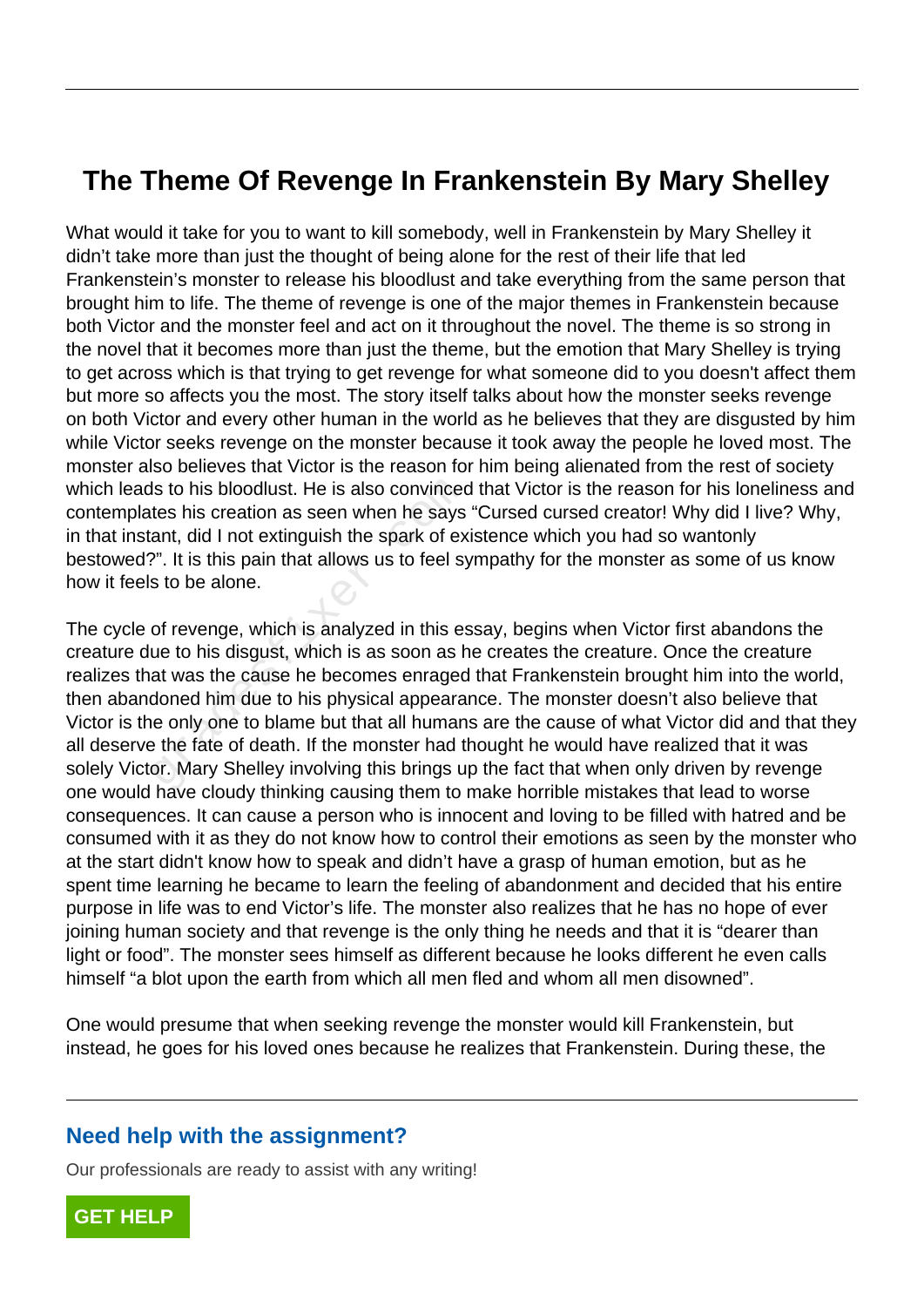monster doesn't feel anything but anger, vengeance and the relief of completing his revenge, which sucks out all the happiness from Victor's life. Most of the monster's anger is caused by how he views himself and what others think of him. He tries to show that he's like other humans and has a compassionate side in several occasions, such as when he saves the drowning girl from the river or when he tries to befriend De Lacey, however, due to his hideous appearance all of these attempts fail as he is misinterpreted and judged by his outward look only. This act of rejection causes him to realize that others will never see any good in him, but the monster on the outside and that he will never have a compassionate companion in which he can associate with causing him to say things like "I, the miserable and the abandoned, am an abortion, to be spurned at, and kicked, and trampled on". These show that the monster cannot visualize anything great emulating from himself and that the only thing that he can amount to being nothing in life as he has no close companion as Victor does. This leads to his insane acts such as when he kills William because he is related to Victor or when he kills Victor's wife. Victor and the monster's quest for vengeance lead to their inevitable demise as Victor fails to accomplish the one wish given to him by the monster which was that he created a female so the monster can have a companion. This leads to the monster killing his wife on their wedding night since the monster sees nothing wrong in what he has done and that anything goes in their endless war against each other and this can also be seen as that the only way out of this is for both of them to die as for Victor to be free he has to get rid of the monster and in the case of the monster to get a female companion he requires Victor's help as he is the only one who knows how to create her. Therefore meaning that they both need each other to live, but neither of the two has each other's approval for help. Frankenstein throughout the entire book can be portrayed as a man who believes that others do deserve happiness, but in the case of the monster he thinks not as he says when he decides to not make a companion for the monster that he is will not create a "race of devils" which was a big insult to the monster from the person who created him, who is a father figure to him in a way which sounds like such an insensitive thing to say to another person but as we have learnt through the book he does not truly see him as a person but as a monster or as a mistake and something that he regrets doing. It also brings up the question of whether revenge always leads to a feeling of misery. a companion. This leads to the monster<br>ar sees nothing wrong in what he has c<br>st each other and this can also be seen<br>a as for Victor to be free he has to get r<br>of get a female companion he requires \<br>ate her. Therefore me

This isn't true as revenge is just a form of hatred in an endless cycle, which as I have said before is the main point in revenge as revenge is just a cycle of you hurting someone but instead hurting yourself more. This can be seen through how they each inflict pain on one another and how their hatred in reply grows leading to no solution. This can be seen in real life in some cases such as when a child gets bullied and ends up becoming a bully themselves just as a way to inflict the pain that they received on others and feel a sense of accomplishment. This doesn't exactly help the person, but just continues the endless cycle of hatred. The only way for revenge and hatred to end was either for the both of them to put away their differences and resolve their conflict by giving each other what they wanted so as not to inflict harm on others because as long as there is hatred towards each other and the want for revenge then we

## **Need help with the assignment?**

Our professionals are ready to assist with any writing!

**[GET HELP](https://my.gradesfixer.com/order?utm_campaign=pdf_sample)**